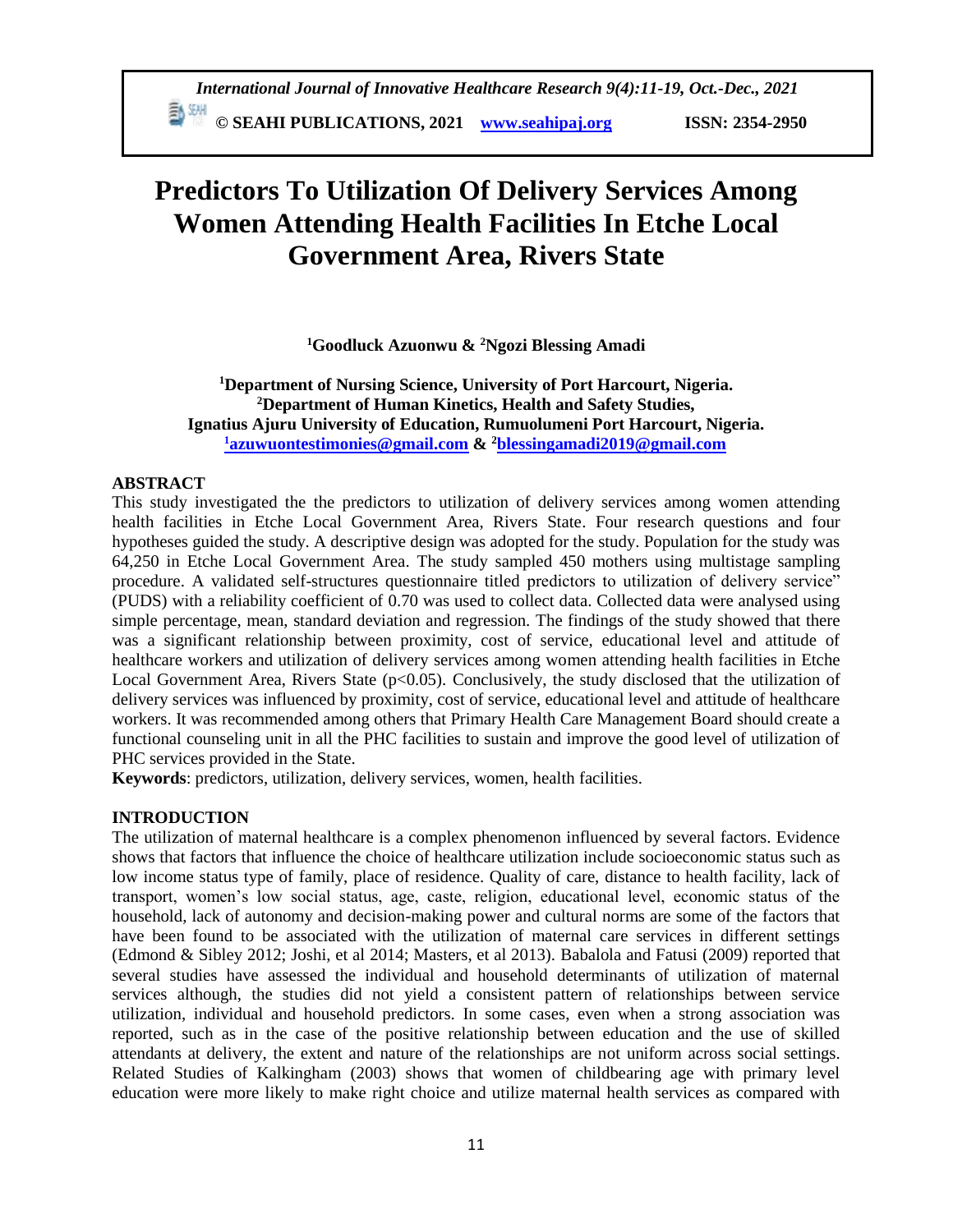others those without any formal education. Studies of Osubor, et al (2006) affirmed that the use of health care services shows no significant difference with educational status among women of childbearing age. Some of the factors that influence choice of health care services include availability of health facilities, accessibility to health facilities, socio cultural factors and socioeconomic backgrounds and among others. Indications most women has no capability to be able to afford the care service.

Proximity to the wellbeing facility could influence the utilization of delivery services. Regarding the WHO recommendation that medical care facility ought not be more than 4 kilometer from the spot of residence. It is obvious that if medical care service is not reachable from the spot of residence it would influence the choice of using the wellbeing facility. Studies of Ohiyemi, et al (2019) affirmed that the choice of wellbeing facility is dependent on distance from the home (5.1%), quality service and professional skill. The expense of transportation to the wellbeing facility will be much if the location of medical care place is excessively far from the compass of the general population. That is, if wellbeing facility is somewhat more streakable ladies will not have a hesitation about how is the medical care facility and there will be simple utilization of medical services service. Studies of Ayele et al (2014) detailed that (95%) of ladies will approach wellbeing facility if it is ever closer 1.8% have no admittance to wellbeing facility. That is, most ladies of childbearing age will make great choice of medical care service if it is near their home. The willingness to visit medical care service will not there especially when it require cash to pay for transport before getting to the medical care facility. Ayele et al (2014) uncovered that majority of ladies (74.7%) who gave birth at home without the assistance of medical services professionals is because of distance and 20.9% of provincial ladies were less opportunities to utilize wellbeing institution during delivery as analyzed with 35.9% of metropolitan ladies. The method for transport to the closest wellbeing facility and residence are central point that predict the choice of medical care service among the weak gathering (Ayele, 2014). Additionally, Mwani and Oleche (2017) uncovered that the expense per visit, space of residence among others significant influence the choice of medical care service.

Ladies of childbearing age who had gone to primary education or no formal education may less likely to make right choice of medical care service as analyzed with ladies who have full formal education. This is on the grounds that educational attainment help to fix the threat of ignorance about the utilization of medical care service. Nwami et al (2017) uncovered that as individual (mother) with high level of education are all the more likely to make choice of utilizing medical services than moms with low degree of education. Ladies of childbearing age who attain auxiliary or more degree of education will tend to utilize medical care service consistently more that house child whose degree of education is low. This is consistent with the expectation that education compromises ignorance. All things considered, a more instructed lady tend to comprehend the importance of utilizing medical care service just as the need of being solid. Similar to the finding of a few studies (Lisse, 2006; Adam and Awunor, 2015; Kimani, et al 2016) discovered that higher educational level has a positive impact on the choice of utilization of medical care services from qualified or trained wellbeing professionals. There is no wonderment that informed ladies are likely to understand and appreciate the importance of choosing medical care service. Zyaambo, et al (2012) added that higher education attainment is accepted to equip the individual with increase familiarity with the need of medical care service.

Income level of moms determines the rise and comprehensiveness of medical care service. Accordingly, socio-economic status plays an influential job on the choice of medical care services. Most ladies with low socio-economic status, for example, have no sensible occupation may not be willing to pick medical care service as analyzed with ladies of high socio-economic status. Studies of Kimani et al (2016) uncovered that low business status significantly lessens the interest of wellbeing services. The size of the family and abundance index is a determinant factor to the choice of medical care service utilization (Mwami et al, 2017). Thusly, family with sensible measure of income will not find it difficult to manage the cost of medical care service at all level. In any case, the destitution striking ladies might not have the choice of utilizing medical care service on the grounds that they would perceive that medical care service is exorbitant. Notwithstanding, increase in family size significantly decline the inclination of utilizing medical care service and could make wrong choices. Evidence shows that destitution levels provided by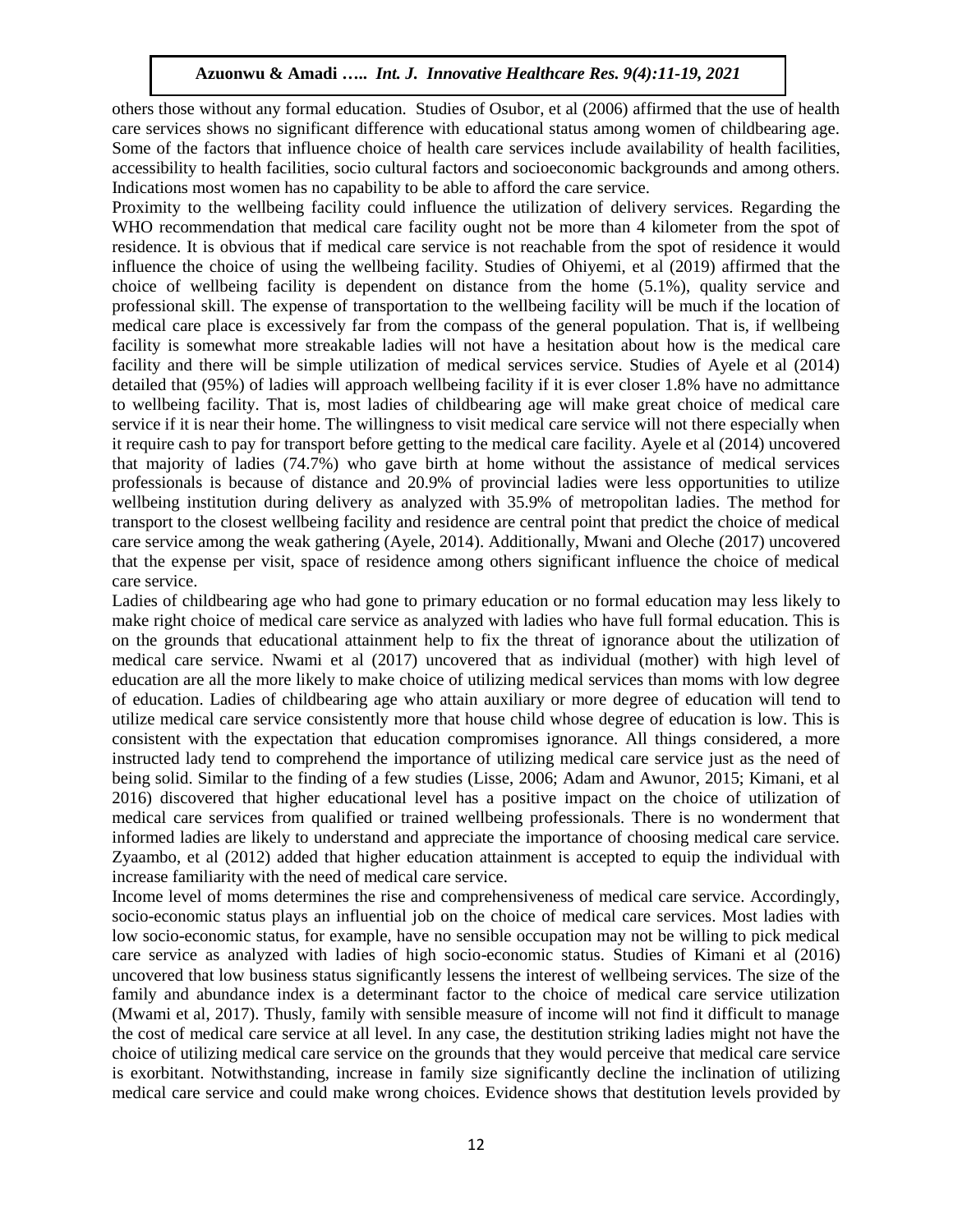family abundance index indicate that low income index has a negative impact on the choices of utilization of medical care service (Mwami et al 2017). The economic activity of ladies is typically low in determining the utilization of medical care services. Additionaly, Garki (2013) saw that huge family size is less to utilize medical care service when contrasted with little with moderate family size. It is plausible to take note of that individuals from a huge family size will likely to go after the availability of assets henceforth forego the interest of seeking for medical care service in event of wellbeing challenges. It is in this light that the specialist is poised to report the predictors to utilization of delivery services among ladies attending wellbeing facilities in Etche Local Government Area, Rivers State.

## **Statement to the Problem**

There are striking inequities in the utilization of medical care services in Nigeria over the new time. The predominance of low socio-economic status and destitution among the citizen (which more pervasive in most piece of Nigeria, Rivers State inclusive with the greater part of population in least abundance index) have the financial risk of utilizing medical care service. The spotlight of maternal passing in Nigeria where almost 20% of all worldwide maternal passings that occur (WHO, 2019). Report from World Health Organization (2019) showed that in 2015, the estimated maternal passing ratio was around 800 for every 100,000 live births with the approximation of 58000 maternal demise during that year. In reality, a Nigeria lady has a 1 in 22 lifetime risk of dying during pregnancy. Childbirth or post pregnancy, post abortion as looked at with lifetime risk of 1 in 4900 in created nations. This indicate or reflects inequities and poor utilization of medical care services.

In spite of administrative endeavors to guarantee everyone approach medical care service, there is variation between ladies of childbearing age. A few ladies are holding unto fictitious, social beliefs, finance, availability of medical care facilities among others. This have prompted increase mortalities and morbidities of normal vaccine preventable diseases like measles, cholera, malaria, lockjaw, tuberculosis, cerebrospinal meningitis among others. This has likewise contributed to spread of communicable diseases among children and deformities in various communities. The dread of complication or condition following immunization of infants had called for incomplete immunizations which influence the effectiveness of immunization.

It is against the foundation that the hole in the choice of using medical care service care be identified to disentangle the difficulties that defaced the choice of medical care service and utilization among ladies. So that the condition of ladies of childbearing age in Etche Local Government Area particularly their mindfulness towards the need of medical care service will be improved. There are deficiency of literatures on the variables that shorten the choice of medical care service in late time. Thus, this study will identify the variables influencing the choice of medical care services among ladies of childbearing age in Etche Local Government Area, Rivers State.

## **Aim of the Study**

The aim of this study is to determine the predictors to utilization of delivery services among women attending health facilities in Etche Local Government Area, Rivers State.

# **Research Questions**

The following research questions were formulated to guide this study;

- 1. To what extent does proximity to health facility predict the utilization of delivery service among women attending health facilities in Etche Local Government Area, Rivers State?
- 2. To what extent does cost of healthcare services predict the utilization of delivery services among women attending health facilities in Etche Local Government Area, Rivers State?
- 3. To what extent does educational level predict the utilization of delivery services among women attending health facilities in Etche Local Government Area, Rivers State?
- 4. To what does the attitude of healthcare givers predict the utilization of delivery services among women attending health facilities in Etche Local Government Area, Rivers State?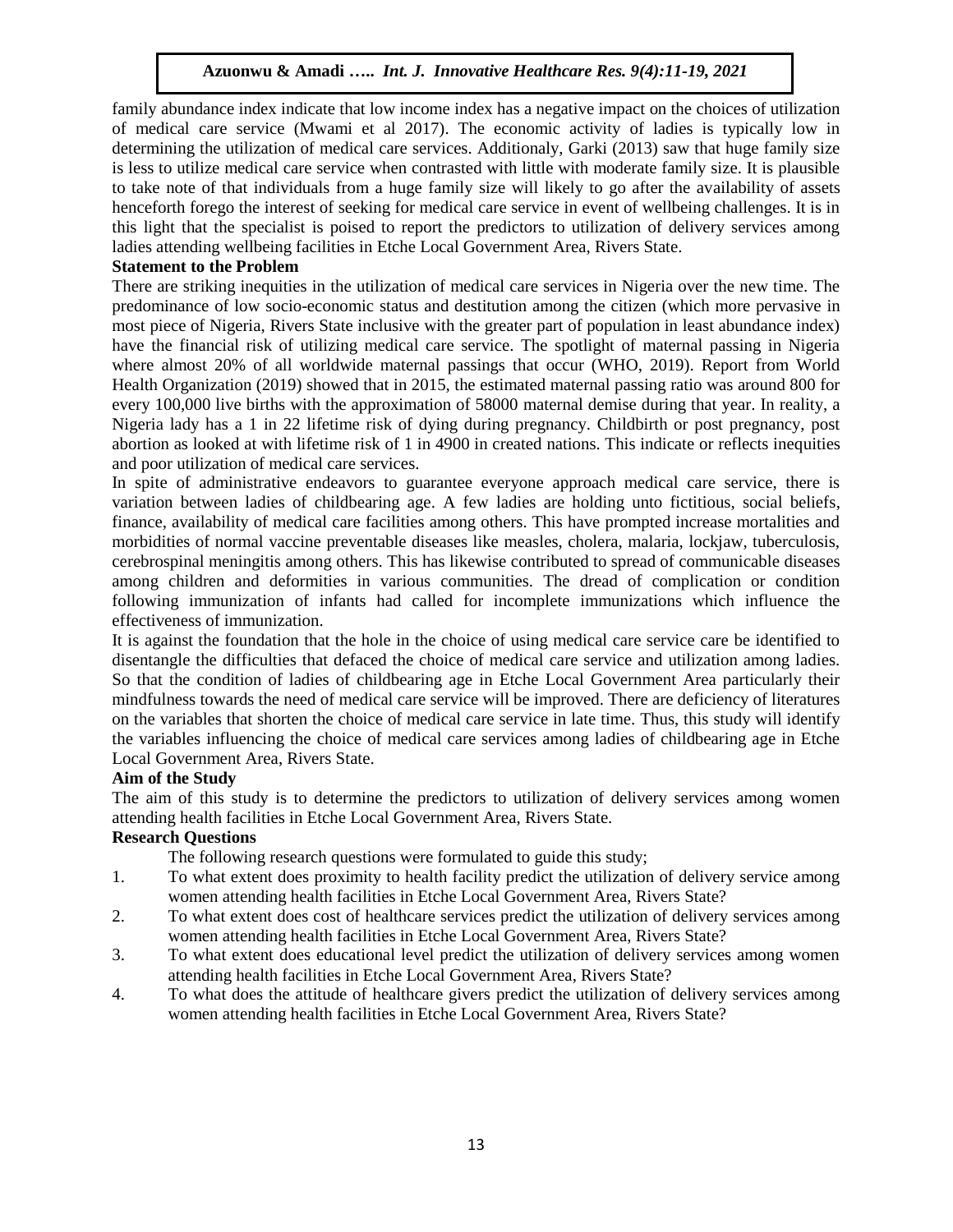# **Hypotheses**

The following null hypotheses will be tested at 0.05 alpha level.

- 1. There is no significant relationship between proximity to health facility and level of utilization of delivery services among women attending health facilities in Etche Local Government Area, Rivers State.
- 2. There is no significant relationship between cost of healthcare services and level of utilization of delivery services among women attending health facilities in Etche Local Government Area, Rivers State.
- 3. There is no significant relationship between educational level and level of utilization of delivery services among women attending health facilities in Etche Local Government Area, Rivers State.
- 4. There is no significant relationship between attitude of healthcare givers and level of utilization of delivery services among women attending health facilities in Etche Local Government Area, Rivers State.

# **METHODOLOGY**

## **Area of the Study**

This study was carried out in Etche Local Government Area in Rivers State. Etche occupies a geographical area of about three thousand, six hundred square kilometres (3600km<sup>2</sup>) mainly used for farming and hunting. Etche is situated in the north eastern part of Rivers State. It is bounded by Imo State at the North, Asa and Ngwa of Abia and Oyigbo LGA of Rivers State at the east, Obio/Akpor L.G.A of Rivers State at the West and Ikwerre L.G.A, at the South. The L.G.A was created in 1996, and has a population of two hundred and forty nine thousand, four hundred and fifty four (249, 454) persons as at the 2009 census (National Population Commission NPC, 2006). Etche Local Government Area is made up of thirty-one (31) communities and headquartered in Okehi town. There are two (2) general hospitals and thirty-five (35) health centres in Etche. The common diseases prevalent in Etche are malaria, diarrhea, dysentery, measles, cholera and typhoid. Their major occupation is farming. The crops mostly planted are cassava, yam, maize, cocoyam, melon, pumpkin, pepper, garden egg, sugar cane, plantain and okra.

**Research Design:** A descriptive survey design was adopted for the study.

**Population of Study:** The population of the study consisted of 64,250 women of child bearing age in Etche Local Government Area of Rivers State (National Bureau of Statistics, 2011)

**Sample and Sampling Techniques:** The sample size for this study was 450 women of child bearing age. The sample size was determined using Taro Yamane formulae for finite population. A multi-stage sampling procedure was adopted for the study.

**Instrument for Data Collection:** The instrument for data collection was a structured questionnaire titled "predictors of utilization of delivery service" (PUDS). It comprised of four sections; A, B and C D. Section A, elicited demographic information of the respondents. While, Section B provided information on cost of delivery services, while section C gave information on attitude of health care providers.

**Reliability of Instrument:** The reliability index was determined using Kuder-Richardson. The instrument attained a reliability co-efficient of 0.84. The instrument attained 0.83 and 0.85 attitude of health care workers and cost of treatment.

**Method of data Collection:** The instrument was administered to respondents with the help of three research trained assistants. The research assistants were trained on how to approach respondents, retrieve instrument on the spot and provide confidentiality assurance to the respondents. The instrument were retrieved immediately after completion. The researcher maintained close supervision of research assistants throughout the period of data collection. The period for data collection lasted for one month.

**Method of Data Analysis:** Data collected were analyzed using descriptive statistics such as percentages and mean. Statistical Product for Service solution (SPSS) was the computer software used for data entry and analysis. The inferential statistics of regression were used to analyse data.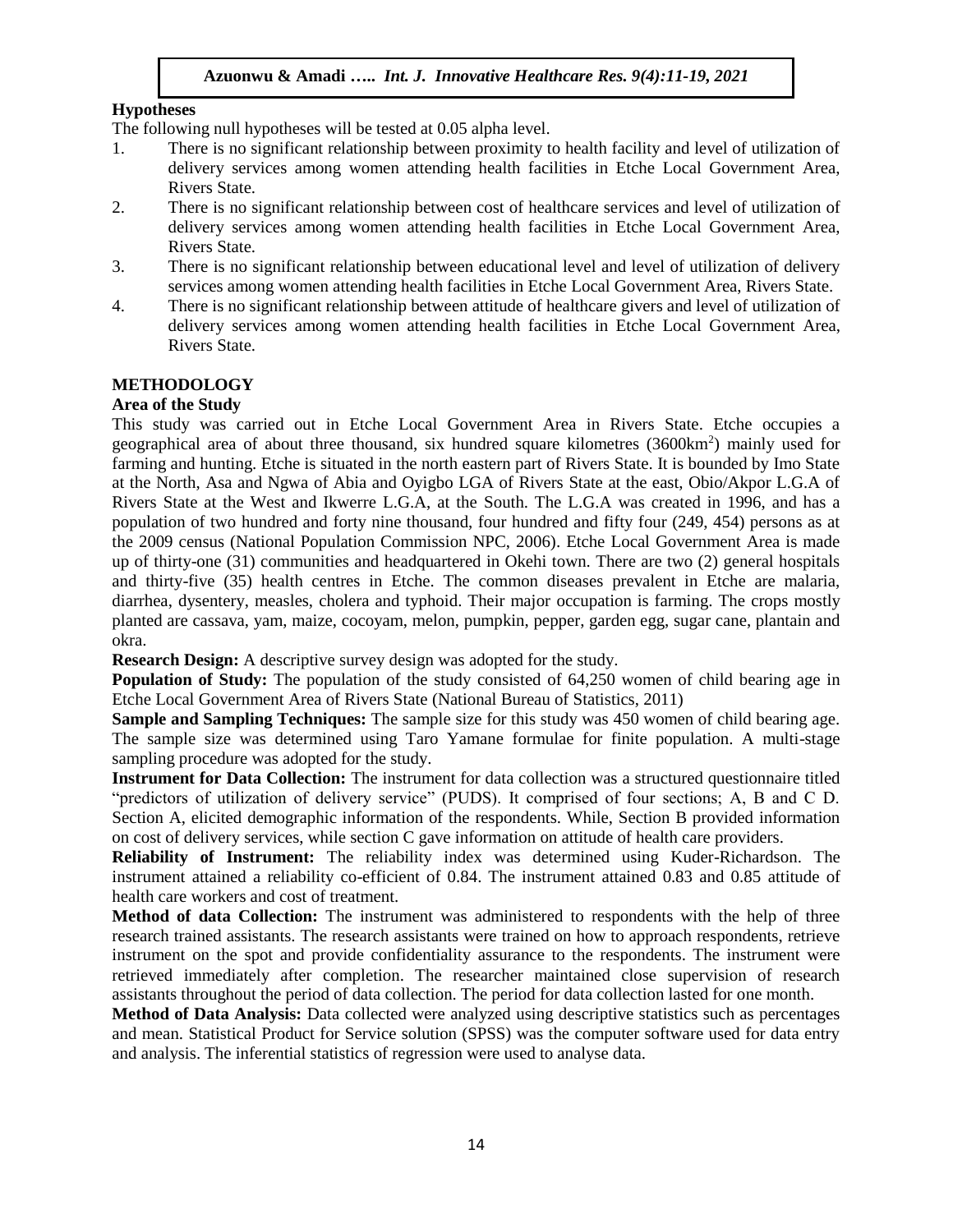## **RESULTS**

**Research question 1:** *To what extent does proximity predict the utilization of delivery services among women attending health care facilities in Etche Local Government Area, Rivers State?*

**Table 4.6: Regression analysis on the extent to which proximity predicted the utilization of delivery services among women attending health care facilities in Etche** 

| <b>Model</b> |               | Square | <b>Adjusted R</b><br>Square | <b>Std. Error of</b><br>the Estimate | Durbin-<br>Watson | <b>Decision</b>    |
|--------------|---------------|--------|-----------------------------|--------------------------------------|-------------------|--------------------|
|              | $845^{\circ}$ | 714    | 714                         | . 62783                              | 1.431             | <b>High extent</b> |

Table 4.5 showed the extent to which proximity predicted the utilization of delivery services among women attending health care facilities in Etche. The result showed that, 84.6% of the utilization was predicted by the proximity to the health care facility ( $R^2 = 0.866$ ). Thus, the extent to which proximity predicted the utilization of delivery services among women attending health care facilities in Etche was high.

**Research question 2:** *To what extent does cost of service predict the utilization of delivery services among women attending health care facilities in Etche Local Government Area, Rivers State?*

**Table 4.7: Regression analysis on the extent to which cost of service predicted the utilization of delivery services among women attending health care facilities in Etche** 

| <b>Model</b> |                  | И<br><b>Square</b> | <b>Adjusted R</b><br>Square | <b>Std. Error of</b><br>the Estimate | Durbin-<br>Watson | <b>Decision</b>    |
|--------------|------------------|--------------------|-----------------------------|--------------------------------------|-------------------|--------------------|
|              | 952 <sup>a</sup> | .906               | .906                        | 0.92865                              | 1.965             | <b>High extent</b> |

Table 4.7 showed the extent to which cost of service predicted the utilization of delivery services among women attending health care facilities in Etche. The result showed that, 90.6% of the utilization was predicted by the cost of the health care services ( $R^2 = 0.906$ ). Thus, the extent to which cost of service predicted the utilization of delivery services among women attending health care facilities in Etche was high.

**Research question 3:** *To what extent does educational level predict the utilization of delivery services among women attending health care facilities in Etche Local Government Area, Rivers State?*

**Table 4.8: Regression analysis on the extent to which educational level predicted the utilization of delivery services among women attending health care facilities in Etche** 

| <b>Model</b> |                | Square | <b>Adjusted R</b><br><b>Square</b> | <b>Std. Error of</b><br>the Estimate | Durbin-<br>Watson | <b>Decision</b>    |
|--------------|----------------|--------|------------------------------------|--------------------------------------|-------------------|--------------------|
|              | $.913^{\circ}$ | .833   | .832                               | 1.23949                              | 1.595             | <b>High extent</b> |

Table 4.8 showed the extent to which educational level predicted the utilization of delivery services among women attending health care facilities in Etche. The result showed that, 91.3% of the utilization was predicted by educational level ( $R^2 = 0.913$ ). Thus, the extent to which educational level predicted the utilization of delivery services among women attending health care facilities in Etche was high.

**Research question 4:** *To what extent does attitude of healthcare givers predict the utilization of delivery services among women attending health care facilities in Etche Local Government Area, Rivers State?*

**Table 4.9: Regression analysis on the extent to which attitude of healthcare givers predicted the utilization of delivery services among women attending health care facilities in Etche** 

| Model |                    | л<br>Square | <b>Adjusted R</b><br><b>Square</b> | <b>Std. Error of</b><br>the Estimate | Durbin-<br>Watson | <b>Decision</b>    |
|-------|--------------------|-------------|------------------------------------|--------------------------------------|-------------------|--------------------|
|       | $955^{\mathrm{a}}$ | Q1.1        | .911                               | 0.90190                              | 854. ا            | <b>High extent</b> |

Table 4.9 showed the extent to which attitude of healthcare givers predicted the utilization of delivery services among women attending health care facilities in Etche. The result showed that, 95.5% of the utilization was predicted by the attitude of the healthcare givers ( $\mathbb{R}^2 = 0.913$ ). Thus, the extent to which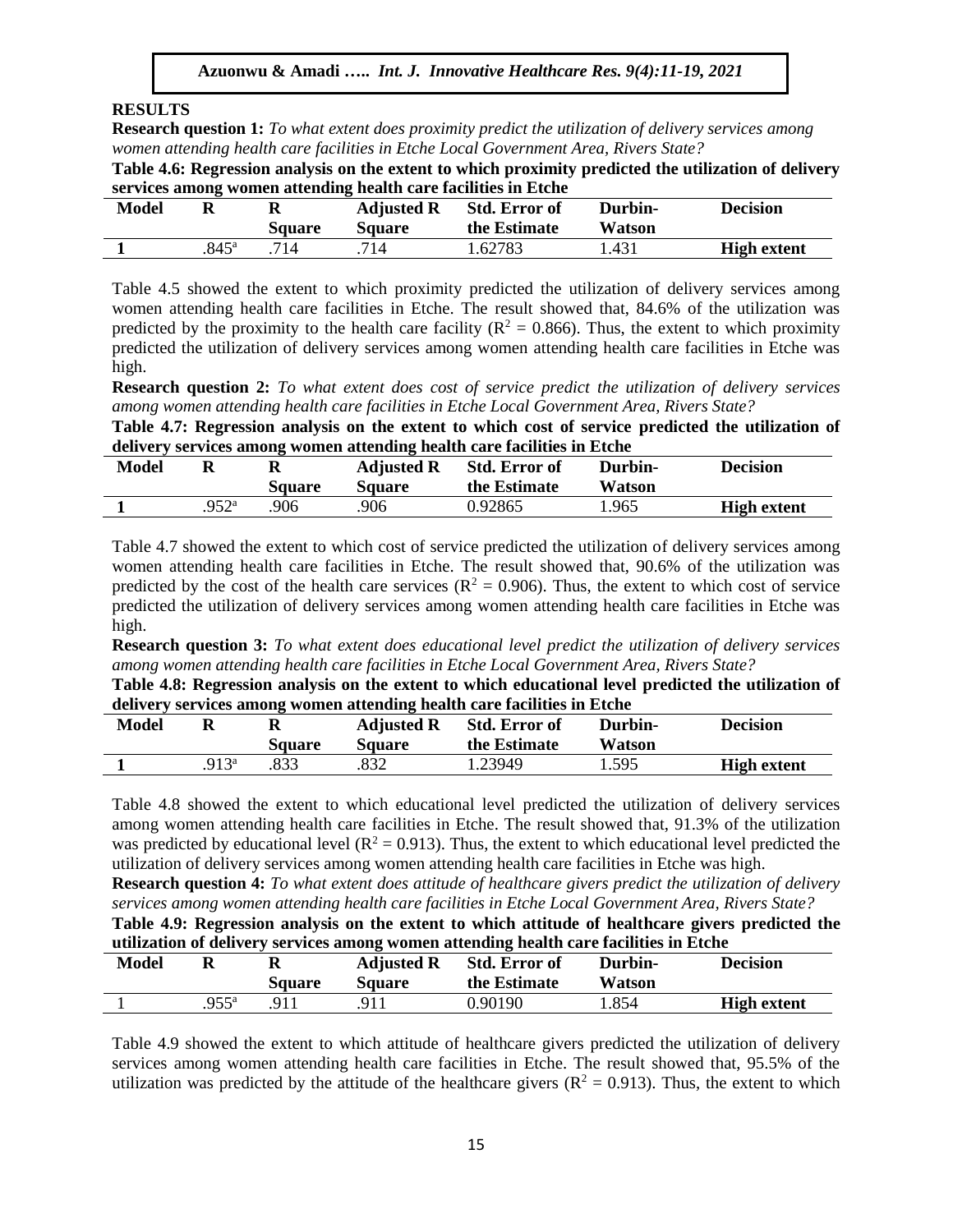attitude of healthcare givers predicted the utilization of delivery services among women attending health care facilities in Etche was high.

## **Testing of Hypotheses**

**Hypothesis 1:** There is no significant relationship between proximity to healthcare facilities and utilization of delivery services among women attending health care facilities in Etche Local Government Area, Rivers State

**Table 4.13: Regression analysis on relationship between proximity and utilization of delivery services among women attending health care facilities in Etche** 

| <b>Model</b> |                   | Sum of<br><b>Squares</b>            | df         | <b>Mean</b><br><b>Square</b> |        | Sig.              | <b>Decision</b> |
|--------------|-------------------|-------------------------------------|------------|------------------------------|--------|-------------------|-----------------|
|              | Regression        | 2578.395                            |            | 2578.395                     | 973.03 | .000 <sup>c</sup> | <b>Rejected</b> |
|              | Residual<br>Total | 1030.790<br>$3609.185$ <sup>d</sup> | 389<br>390 | 2.650                        |        |                   |                 |

### **P< 0.05**

Table 4.13 showed the regression analysis on the relationship between proximity and utilization of delivery services among women attending health care facilities in Etche. The findings of the study showed that there was a significant relationship between proximity and utilization  $[f(1,389) = 973.036]$ ,  $p<0.05$ ). Thus, the null hypothesis which stated that there is no significant relationship between proximity and utilization of delivery services among women attending health care facilities in Etche was thus rejected.

**Hypothesis 2:** There is no significant relationship between cost of service and utilization of delivery services among women attending health care facilities in Etche Local Government Area, Rivers State

| Table 4.13: Regression analysis on relationship between cost of service and utilization of delivery |  |
|-----------------------------------------------------------------------------------------------------|--|
| services among women attending health care facilities in Etche                                      |  |

| <b>Model</b>         | Sum of         | df                      | <b>Mean</b>   |        | Sig.              | <b>Decision</b> |
|----------------------|----------------|-------------------------|---------------|--------|-------------------|-----------------|
|                      | <b>Squares</b> |                         | <b>Square</b> |        |                   |                 |
| Regression           | 3378.939       |                         | 3378.939      | 3918.1 | .000 <sup>c</sup> | <b>Rejected</b> |
| Residual             | 350.129        | 406                     | .862          |        |                   |                 |
|                      |                | 407                     |               |        |                   |                 |
| $\sim$ $\sim$ $\sim$ | Total          | $3729.067$ <sup>d</sup> |               |        |                   |                 |

## **P< 0.05**

Table 4.13 showed the regression analysis on the relationship between cost of service and utilization of delivery services among women attending health care facilities in Etche. The findings of the study showed that there was a significant relationship between cost of service and utilization  $[f(1,406) =$  $3378.93$ , p $<0.05$ ). Thus, the null hypothesis which stated that there is no significant relationship between cost of service and utilization of delivery services among women attending health care facilities in Etche was rejected.

**Hypothesis 3:** There is no significant relationship between educational level and utilization of delivery services among women attending health care facilities in Etche Local Government Area, Rivers State

**Table 4.14: Regression analysis on relationship between educational level and utilization of delivery services among women attending health care facilities in Etche** 

| <b>Model</b> |                   | Sum of<br><b>Squares</b>         | df         | <b>Mean</b><br><b>Square</b> |        | Sig.              | <b>Decision</b> |
|--------------|-------------------|----------------------------------|------------|------------------------------|--------|-------------------|-----------------|
|              | Regression        | 3067.763                         |            | 3067.763                     | 1996.8 | .000 <sup>c</sup> | <b>Rejected</b> |
|              | Residual<br>Total | 616.065<br>3683.827 <sup>d</sup> | 401<br>402 | 1.536                        |        |                   |                 |

## **P< 0.05**

Table 4.14 showed the regression analysis on the relationship between educational level and utilization of delivery services among women attending health care facilities in Etche. The findings of the study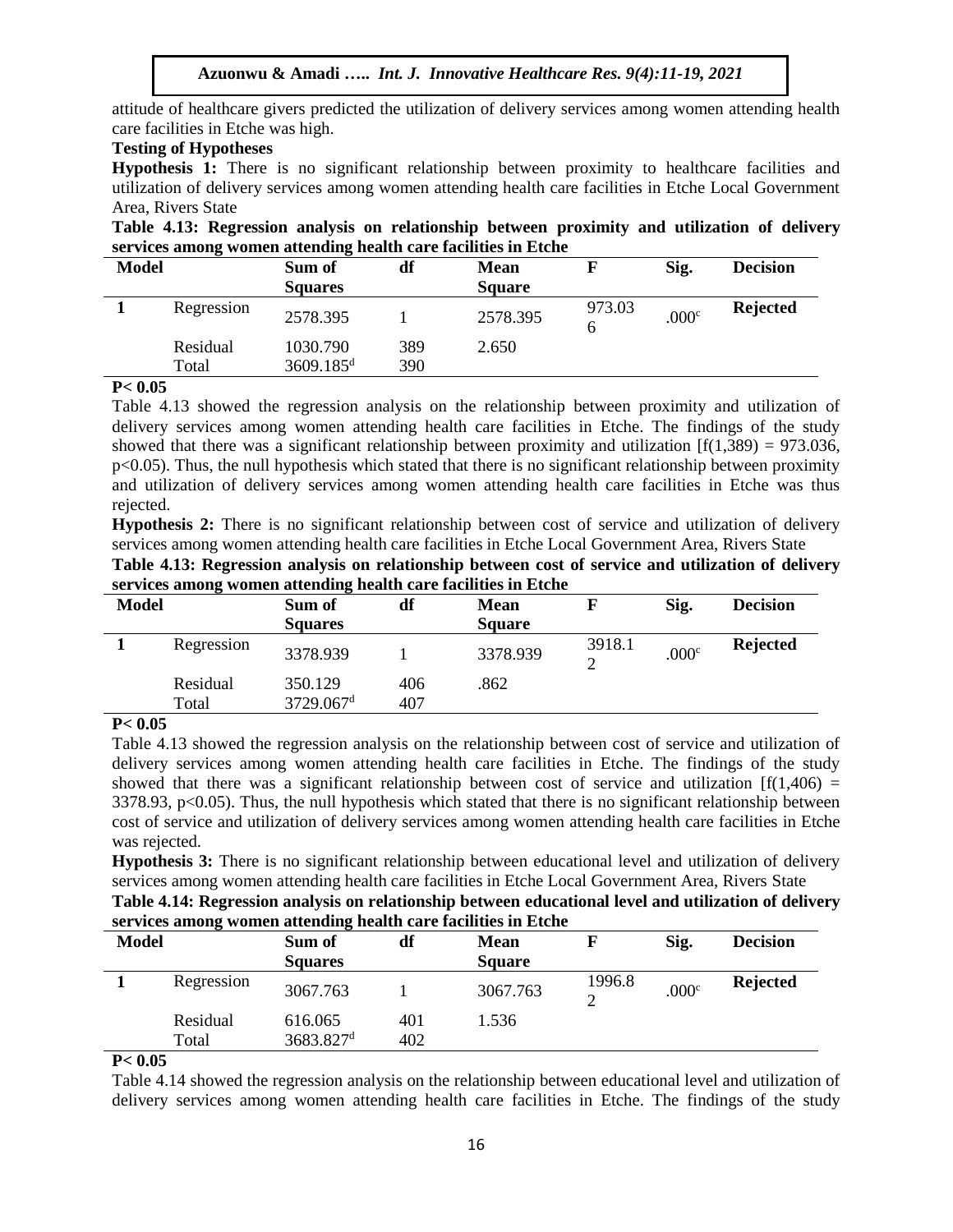showed that there was a significant relationship between educational level and utilization  $[f(1,401) =$  $3067.76$ , p $<0.05$ ). Thus, the null hypothesis which stated that there is no significant relationship between educational level and utilization of delivery services among women attending health care facilities in Etche was rejected.

**Hypothesis 4:** There is no significant relationship between attitude of healthcare workers and utilization of delivery services among women attending health care facilities in Etche Local Government Area, Rivers State

**Table 4.15: Regression analysis on relationship between attitude of healthcare workers and utilization of delivery services among women attending health care facilities in Etche** 

| <b>Model</b> |                   | Sum of<br><b>Squares</b>         | df         | <b>Mean</b><br><b>Square</b> |        | Sig.              | <b>Decision</b> |
|--------------|-------------------|----------------------------------|------------|------------------------------|--------|-------------------|-----------------|
|              | Regression        | 3398.818                         |            | 3398.818                     | 4178.4 | .000 <sup>c</sup> | <b>Rejected</b> |
|              | Residual<br>Total | 330.249<br>3729.068 <sup>d</sup> | 406<br>407 | .813                         |        |                   |                 |

## **P< 0.05**

Table 4.15 showed the regression analysis on the relationship between attitude of healthcare workers and utilization of delivery services among women attending health care facilities in Etche. The findings of the study showed that there was a significant relationship between attitude of healthcare workers and utilization  $[f(1,406) = 4178.42, p<0.05)$ . Thus, the null hypothesis which stated that there is no significant relationship between attitude of healthcare workers and utilization of delivery services among women attending health care facilities in Etche was rejected.

### **DISCUSSIONS**

**Hypothesis 1:** There is no significant relationship between proximity to healthcare facilities and utilization of delivery services among women attending health care facilities in Etche Local Government Area, Rivers State

The findings of the study showed that there was a significant relationship between proximity and utilization  $[f(1,389) = 973.036, p<0.05)$ . The results also corroborates that of Neeta, et al (2018) which reported a significant relationship between accessibility to healthcare services and utilization of delivery services. The results are in keeping with that of Onasoga, et al (2012) which disclosed that distance to health care facilities impedes utilization of such services. In the same vain Adewuyi et al (2013) also report that region of residence affect utilization of health care services.

**Hypothesis 2:** There is no significant relationship between cost of service and utilization of delivery services among women attending health care facilities in Etche Local Government Area, Rivers State.

The findings of the study showed that there was a significant relationship between cost of service and utilization  $[f(1,406) = 3378.93, p<0.05)$ . The results confirms the study of Butawa, et al (2010) which reported a significant relationship between cost of services and utilization of healthcare services. The findings are in keeping with that of Muhammed, et al (2013) which reported that high cost of services impedes the utilization healthcare services. Similarly, Oladigbolu, et al (2017) reported cost of services predict the utilization of health care services. Furthermore, Enrenreich (2012), poverty is in the inability to maintain the living standards customary in the society such as inability to afford cost of healthcare services. Similarly, studies of Ibebuike, et al (2017) also supports that high cost of drugs and services significantly impedes utilization to health care services.

**Hypothesis 3:** There is no significant relationship between educational level and utilization of delivery services among women attending health care facilities in Etche Local Government Area, Rivers State

The findings of the study showed that there was a significant relationship between educational level and utilization  $[f(1,401) = 3067.76, p<0.05)$ . This means that educational attainment influences women utilization of delivery services. The findings are in line with that of Egbewale and Odu (2013) which reported that educational level significantly related to utilization health care services. The results also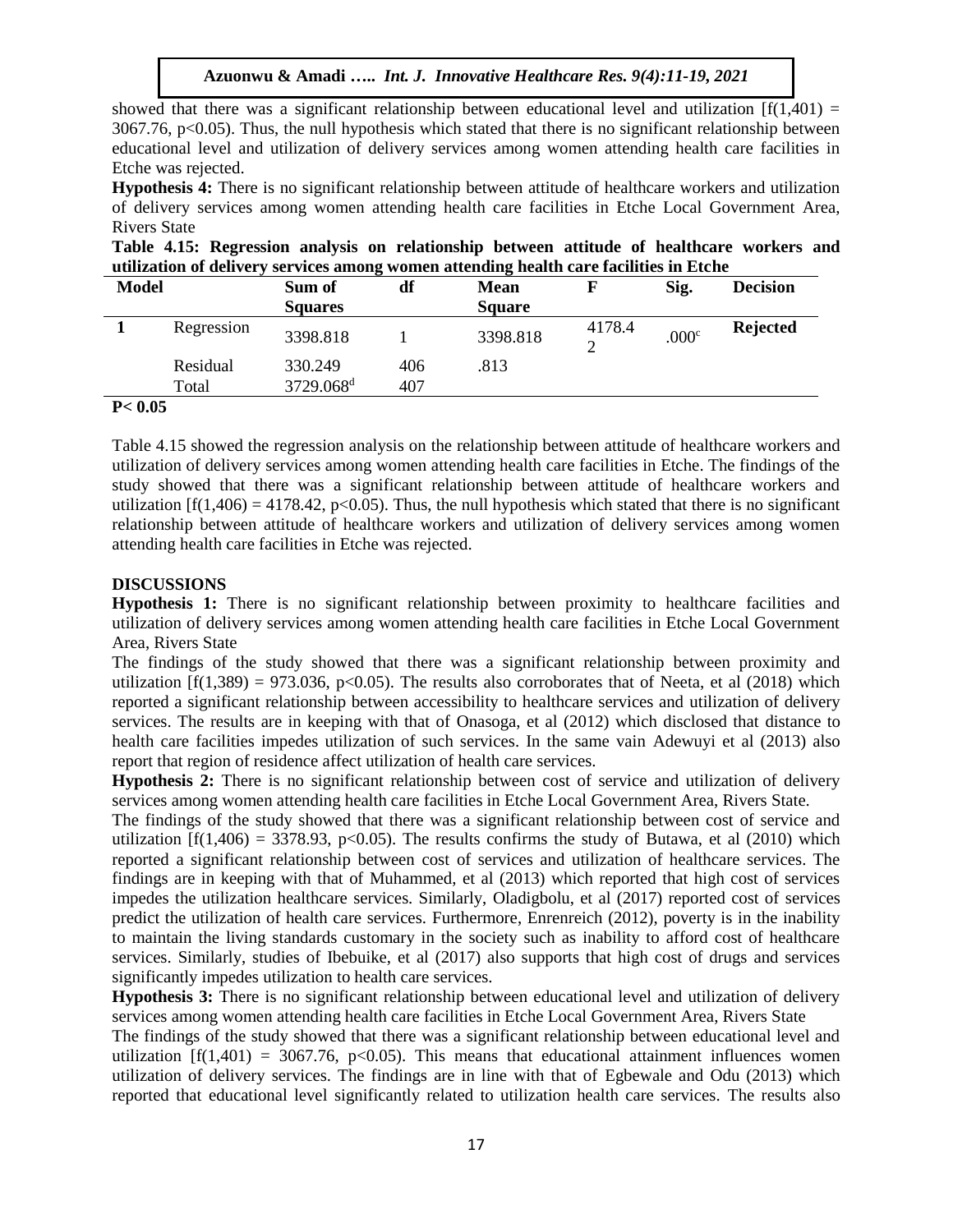confirms the study of Butawa, et al (2010) which reported a significant relationship between educational level and utilization of healthcare services. The findings also corroborates that of Oladigbolu, et al (2017) which reported a significant influence of educational level on the utilization of healthcare services. However, the results of Adebowale and Akinyemi (2016) reported a non-significant relationship between educational status and utilization of healthcare services. The difference in results maybe attribute to different educational opportunities in the different areas at which the studies were carried out.

**Hypothesis 4:** There is no significant relationship between attitude of healthcare workers and utilization of delivery services among women attending health care facilities in Etche Local Government Area, Rivers State

The findings of the study showed that there was a significant relationship between attitude of healthcare workers and utilization  $[f(1,406) = 4178.42, p<0.05)$ . The findings are in line with the study of Inyang and Walker (2016) which holds that there is negative effect of worker's attitude on primary health care services utilisation. This also agrees to view by Penchansky and Thomas (2010) that people will not seek healthcare if they feel unwelcome or unappreciated (not accommodated) by the health personnel, attitude of a service provider to the clients constitutes a barrier to accessing health care as people needs compassion and care rather than distress. The results also supports that of Olayinka, et al (2013) which recorded that attitude of the health care provider was significant associated with health care services utilization.

## **CONCLUSION**

Conclusively, the study disclosed that there was a significant relationship between proximity, cost of service, educational level and attitude of healthcare workers and utilization of delivery services.

#### **RECOMMENDATIONS**

Based on the findings of the study, the following recommendations were made:

- 1. The health care workers should improve on the delivery of the PHC services to encourage and increase its utilization.
- 2. The PHC staffs should not relent in their effort to provide health education for the community members to enable them make informed health decisions and inculcate better ways of preventing communicable disease.
- 3. The National programme on immunization and its partners should not relent in their effort to providing and distributing appropriate vaccine and sanitation services at the different PHC facilities.

#### **REFERENCES**

- Adam, Y.M. & Awunor, M. (2015). Patterns of maternal morbidity and mortality in Kano State: A geographical analysis. *Journal of Social and Management Sciences,* 9 (2), 196 – 221.
- Adebowale, S. A. & Akinyemi, J. O. (2016). Determinants of maternal utilization of health services and nutritional status in a rural community in South-West Nigeria. *African Journal of Reproductive Health*, 20(2), 72-85
- Adewuyi, K.R., Musa, I.O., Atoyebi, O.A., & Babatunde, O.A. (2013). Knowledge of utilization of antenatal care services by women of child bearing age in Ilorin-East Local Government Area, North Central Nigeria. *International Journal of Science and Technology,* 3(3), 188-193.
- Ayele, D.Z., Belayihum, B., Teji, K. & Admassu, D. (2014). Factors affecting Utilization of Maternal Health Care Services in Kombolcha District, Eastern Hararghe Zone, Oromia Regional State, Eastern Ethiopia. *International Scholarly Research Notices,* 7(2) ID917058,7. [http://doi.org/10.1155/2014/917058.](http://doi.org/10.1155/2014/917058)
- Babalola, S. & Fatusi, A. (2009). Determinants of use of maternal health services in Nigeria looking beyond individual and household factors. *BMC Pregnancy and Childbirth*, 9 (43), Article e2009.
- Babalola, S., Fatusi, A. (2009). Determinants of use of maternal health services in Nigeria-looking beyond individual and household factors. *Bio Medical Central Pregnancy and Childbirth*, 9(43), 312-319. https://doi.org/10.1186/1471-2393-9-43.